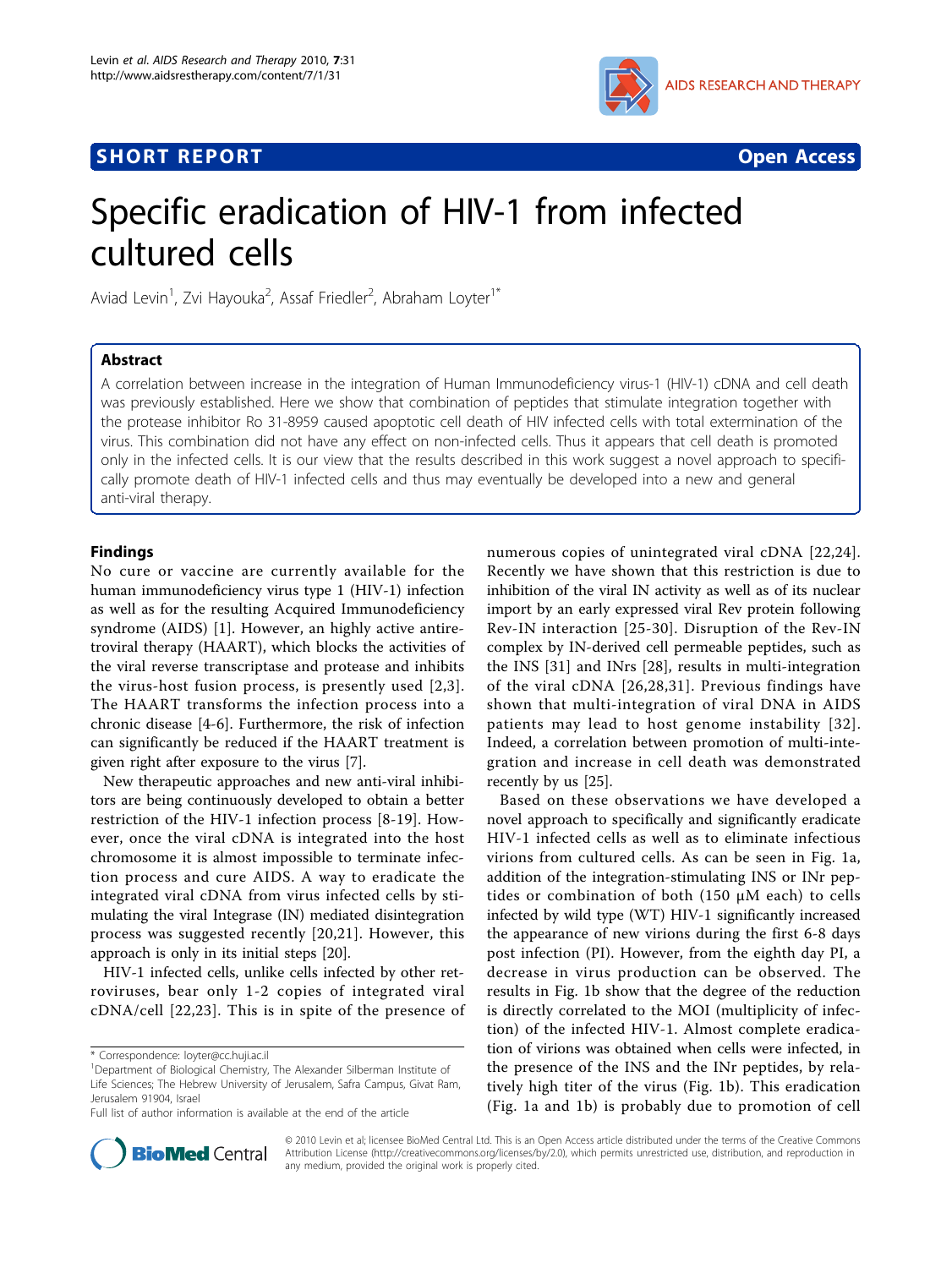<span id="page-1-0"></span>

on TZM-bl cells at 48 h PI. (c) Same as (a) but cells viability was estimated by the MTT assay as described in [[28](#page-4-0)]. (d<sub>i</sub>) and (d<sub>ii</sub>) Same as (a) but the average amount of viral cDNA integration events/cells was estimated by quantitative hemi-nested Real Time PCR exactly as described in [\[28\]](#page-4-0). Cells were grown as described in [\[28\]](#page-4-0). Viruses were produced and viral stock titer was estimated as described in [\[29\]](#page-4-0). Peptides were synthesized and purified as described in [[28](#page-4-0),[31](#page-4-0)]. The following concentrations were used: AZT 2 μM, Ro 31-8959 10 nM, INS/INrs 150 μM. Every experiment was preformed at least three times with relative error not more ±10%. Error bars represent standard deviation.

death (Fig. 1c), which in turn may result from the peptides induced stimulation of the integration process (Fig.  $1d<sub>I</sub>$  and see [\[28](#page-4-0)]). Our results indicate that at very long periods PI a complete eradication of virus particles is obtained (Fig. 1).

When the specific HIV-1 protease inhibitor (Ro 31- 8959 [[33](#page-4-0)]) was added to virus infected cells together with either the INS or the INrs peptides or with both

(the mixture of the INS, INrs and Ro 31-8959 was designated as Mix, see Fig. 1) the increase in virus production (Fig. 1a) and in viral cDNA integration (Fig.  $1d_{II}$ ) was observed only during the first 2-4 days PI. On the other hand a drastic reduction in both virus production and cDNA integration could be observed from the fourth day PI and on, reaching below the detection levels in the presence of the Mix (Fig. 1a and  $1d_{II}$ ). As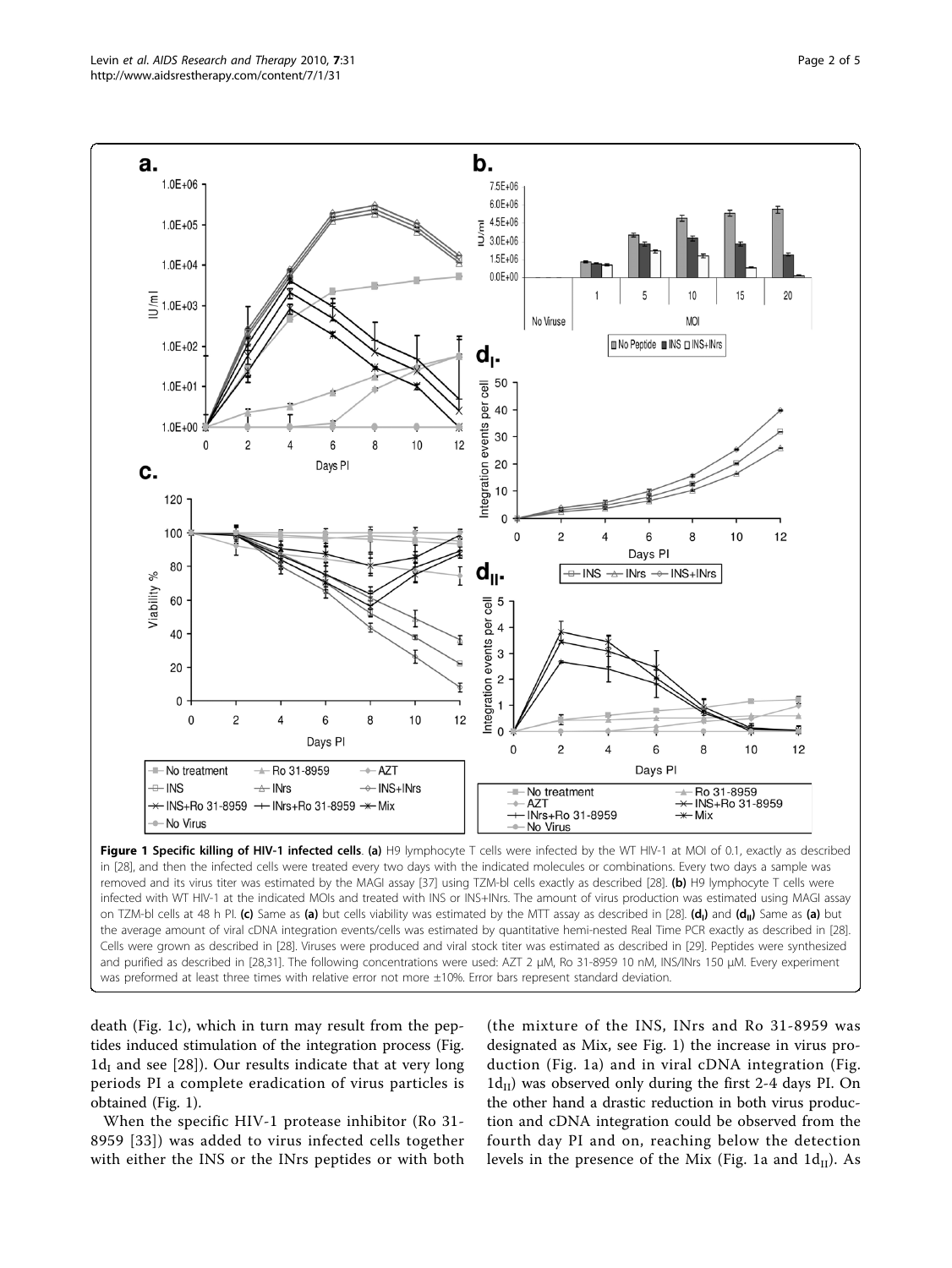<span id="page-2-0"></span>can be seen (Fig. [1c\)](#page-1-0) about 40% of the cultured cells died by the eighth day PI following the addition of the Mix. This percentage may represent the relative amount of virus infected cells, probably indicating total death of these cells. Furthermore, our results (Fig. [1a](#page-1-0) and  $1d_{II}$ ) clearly show that at this time (8 days PI) the large majority of the virus was cleared from the culture. Therefore it is conceivable that the increase in the percentage of viable cells observed between 8-12 days PI (Fig. [1c\)](#page-1-0) is due to division of uninfected cells.

To determine whether the above treatment (combination of INS + INrs and Ro 31-8959) indeed results in eradication of the infected virions and termination of the infection process, the following experiment was conducted: the cultured cells were infected by the WT HIV at MOI of 1 and 24 h PI cells were treated, every two



Figure 2 Eradication of HIV-1 infection. H9 lymphocyte T cells were infected with the WT HIV-1 at MOI of 1, exactly as described in [[28\]](#page-4-0) Starting at 24 h PI the infected cells were treated every two days with the indicated molecules for two weeks. At the end of the two weeks treatment, cells were left to grow untreated. (a) The average amount of viral RNA copies per cell was estimated as described in [[38](#page-4-0)]: prior to treatment, at the end of the two weeks treatments and two weeks post the termination of the treatment (four weeks PI). (b) Same as in (a) but the average amount of viral DNA copies per cell was estimated as described in [\[29,39\]](#page-4-0). (c) Same as in (a) but the average amount of integration events per cells was estimated as described in [\[28\]](#page-4-0). (d) Same as in (a) but the average amount of viral p24 was estimated as described in [\[30\]](#page-4-0)(e) The amount of infectious virus produced by the cells was estimated, as described in [[28](#page-4-0)]. All other conditions ad described in Fig. 1.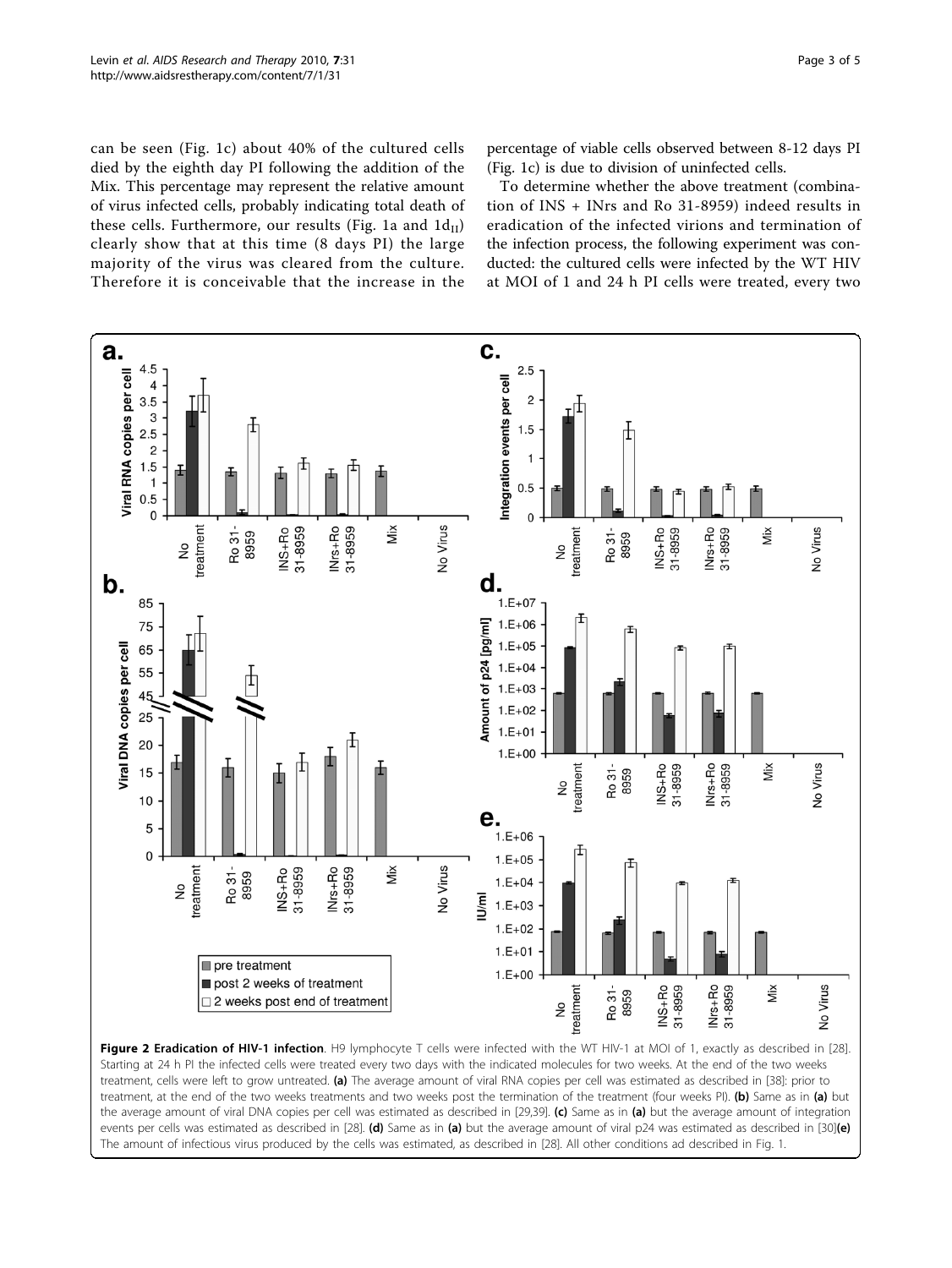<span id="page-3-0"></span>days, with Ro 31-8959, INS+Ro 31-8959, INrs+Ro 31- 8959 or by the Mix for the total duration of two weeks. Following this period the treated cells were left to grow, untreated, for two additional weeks.

At the end of each of those periods namely: pre treatment, after two weeks of treatment and two weeks post termination of treatment (four weeks PI), the average amounts of viral RNA copies/cell (Fig. [2a\)](#page-2-0), total viral DNA copies/cells (Fig. [2b](#page-2-0)) and of integrated viral cDNA/cell (Fig. [2c\)](#page-2-0) as well as the amounts of viral p24 protein (Fig. [2d\)](#page-2-0) and appearance of new virions (Fig. [2e](#page-2-0)) were estimated.

As can be seen a substantial reduction in virus production and integration was observed following the first two weeks treatment (Fig. [2](#page-2-0)), However, when treatment with the various combinations of peptides and the protease inhibitor was terminated, virus production and integration were restored except in cells treated with the Mix, indicating a Mix induced complete eradication of infection (Fig. [2](#page-2-0)).

It appears that the INS and INrs induced cells death is mostly by a caspase 3-dependent apoptosis pathway. This can be inferred from the western blot analysis which shows the appearance of active caspase 3 (apoptosis marker [\[34\]](#page-4-0)) (Fig. 3). On the other hand, no autophagy cell death or necrosis could be observed following western blot analysis using the anti apg16 (autophagy marker [[35](#page-4-0)])



Figure 3 Correlation between cell death and treatment. H9 lymphocyte T cells were infected with the WT HIV-1 at MOI of 1, exactly as described in [[28](#page-4-0)]. Starting at 24 h PI the infected cells were treated every two days with the indicated molecules for two weeks. Following the two weeks of treatment cells were lysed as described in [\[25,29\]](#page-4-0) and the laysets were subjected to western blot analysis for actin as described in [[25,29\]](#page-4-0) for the cell death markers (Apg16 marker for autophagy [\[35\]](#page-4-0), TNF  $\alpha$  marker for necrosis [\[36\]](#page-4-0) and active caspase 3 marker for apoptosis [\[34\]](#page-4-0)) as described in [[40\]](#page-4-0) and for the viral p24 as described in [\[41\]](#page-4-0).

or TNF  $\alpha$  (necrosis marker [\[36](#page-4-0)]) respectively (Fig. 3). As expected–and also observed in Fig. [2d](#page-2-0)–a western blot analysis also show that there is reduction in the production of p24 in cells treated by the protease inhibitor Ro 31-8959 (Fig. 3). In addition both INS and INrs peptides which stimulate integration and infection also stimulated production of p24 (Fig. 3 and see also [[28,31\]](#page-4-0)). This increase in infection is in direct correlation to apoptotic cell death (Fig. 3 and see also [\[28,31\]](#page-4-0)). On the other hand, when Ro 31-8959 was added together with INS, INrs or both, a significant decrease in p24 as well as increase in apoptotic cell death could be observed (Fig. 3).

It should be noted that the possibility in which a low number integrated viral DNA is still be present at a latent state cannot be totally excluded. Further experiments are presently being conducted in our laboratory in order to study reactivation of those few– if any–latent proviruses.

We conclude that stimulation of viral integration by the INS and INrs peptides, combined with the prevention of virion production by the protease inhibitor, not only resulted in blocking of HIV-1 infection but also in extermination of the infected cells by invoking apoptosis. This treatment has cleared the cell culture from cells bearing the integrated proviruses. It should be added however that the novel approach described here for AIDS therapy is only in its initial steps and further attempts to improve the activity of the stimulating peptides are currently conducted in our laboratory.

#### Acknowledgements

This work was supported by the Israeli Science Foundation (A. Loyter) and by a starting grant from the European Research Council (ERC) (to AF). Cells and WT HIV-1 virus were provided by the NIH Reagent Program, Division of AIDS, NIAID, NIH (Bethesda, MD, USA).

#### Author details

<sup>1</sup>Department of Biological Chemistry, The Alexander Silberman Institute of Life Sciences; The Hebrew University of Jerusalem, Safra Campus, Givat Ram, Jerusalem 91904, Israel. <sup>2</sup>Institute of Chemistry; The Hebrew University of Jerusalem, Safra Campus, Givat Ram, Jerusalem 91904, Israel.

#### Authors' contributions

A. Levin designed and performed the experiments, analyzed data and contributed to writing the paper; ZH performed peptide synthesis and purification; AF designed the study, and contributed to the writing; A. Loyter designed the study, contributed to the writing of the paper and coordinated the study. All authors have read and approved the manuscript.

#### Competing interests

The authors declare that they have no competing interests.

Received: 7 May 2010 Accepted: 19 August 2010 Published: 19 August 2010

#### References

- 1. Robb ML: [Failure of the Merck HIV vaccine: an uncertain step forward.](http://www.ncbi.nlm.nih.gov/pubmed/19012958?dopt=Abstract) Lancet 2008, 372:1857-1858.
- 2. Gulick RM, Mellors JW, Havlir D, Eron JJ, Gonzalez C, McMahon D, Richman DD, Valentine FT, Jonas L, Meibohm A, et al: [Treatment with](http://www.ncbi.nlm.nih.gov/pubmed/9287228?dopt=Abstract)